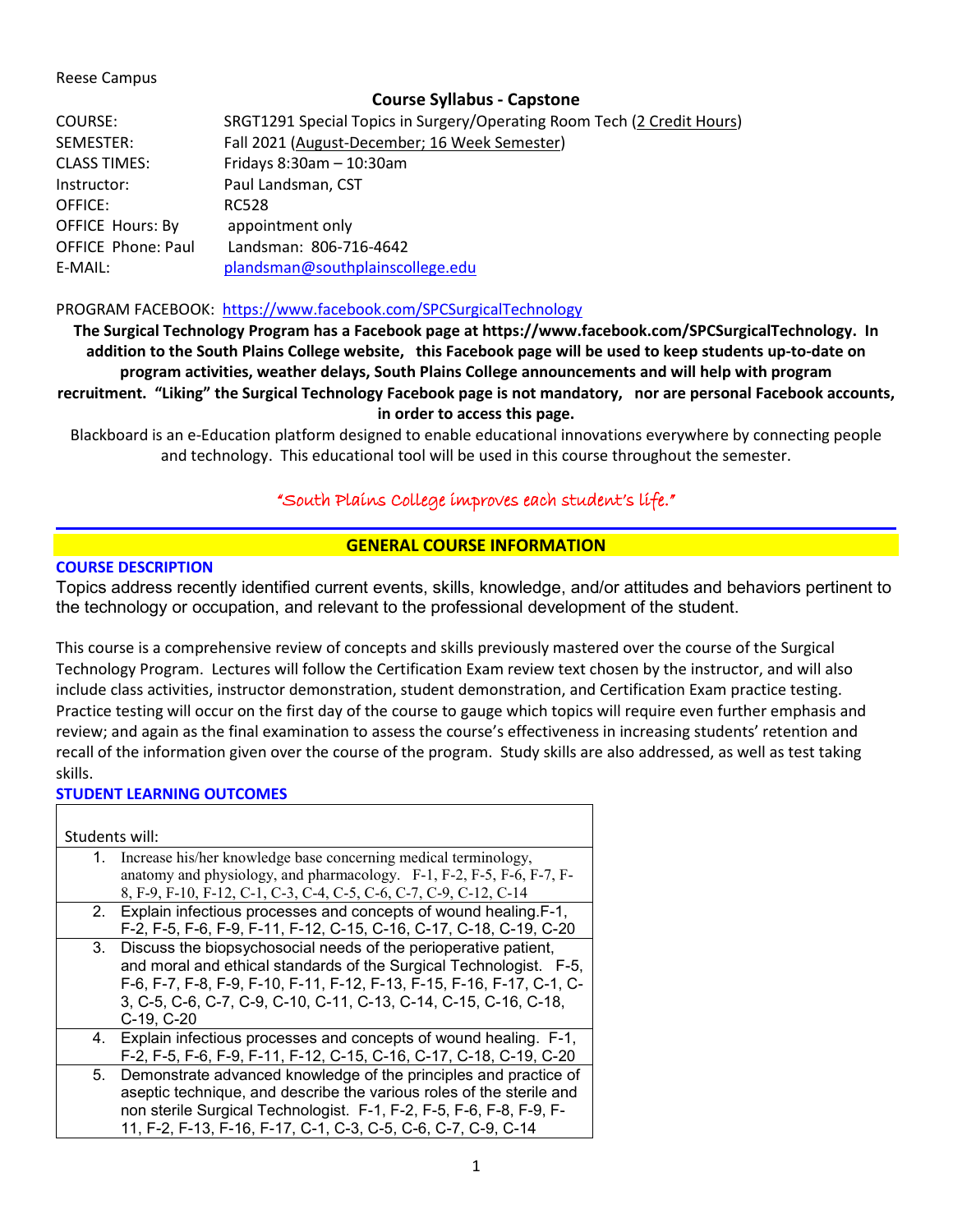6. Identify basic surgical instruments/supplies/equipment, and describe proper sterilization practices. F-5, F-6, F-10, F-11, F-12, C-3, C-5, C-6, C-7, C-18, C-19, C-20

## **COURSE OBJECTIVES**

### *Cognitive Domain Objectives:*

- Define advanced medical terms associated with various surgical procedures
- Outline the principles of aseptic technique and operating room safety
- List specific anatomic landmarks important to basic surgical procedures
- Name each surgical position and state safety precautions taken for each position
- Outline preoperative and postoperative duties of the Surgical Technologist
- Explain the intraoperative duties, and roles, of the Surgical Technologist

### *Psychomotor Domain Objectives:*

- Identify basic and specialty surgical instrumentation when shown a picture
- Identify basic and specialty surgical supplies and equipment and describe their uses
- Identify drugs and medications used in surgery followed by their uses, and label information
- Demonstrate proper cleaning, sorting, assembly, and sterilization of instrumentation
- Label surgical incisions and state the procedures that utilize each incision

### *Affective Domain Objectives:*

- Discuss the moral, legal, and ethical issues faced by the Surgical Technologist
- Describe the processes of infection and wound healing
- Describe the steps to basic surgical procedures of various specialties
- Discuss the role of the surgical technologist, and their scope of practice
- Explain the different sterilization methods, as well as each of their advantages, disadvantages

### **OUTCOMES ASSESSMENT METHODS**

**Formative assessments:**

- Weekly review quizzes
- Homework
- Official NBSTSA Practice Certification exam (via internet)
- Comprehensive Final Exam

### **ACADEMIC INTEGRITY**

It is the aim of the faculty of South Plains College to foster a spirit of complete honesty and a high standard of integrity. The attempt of any student to present as his or her own any work which he or she has not honestly performed is regarded by the faculty and administration as a most serious offense and renders the offender liable to serious consequences, possibly suspension.

**Cheating** - Dishonesty of any kind on examinations or on written assignments, illegal possession of examinations, the use of unauthorized notes during an examination, obtaining information during an examination from the textbook or from the examination paper of another student, assisting others to cheat, alteration of grade records, illegal entry or unauthorized presence in the office are examples of cheating. Complete honesty is required of the student in the presentation of any and all phases of coursework. This applies to quizzes of whatever length, as well as final examinations, to daily reports and to term papers.

**Plagiarism** - Offering the work of another as one's own, without proper acknowledgment, is plagiarism; therefore, any student who fails to give credit for quotations or essentially identical expression of material taken from books,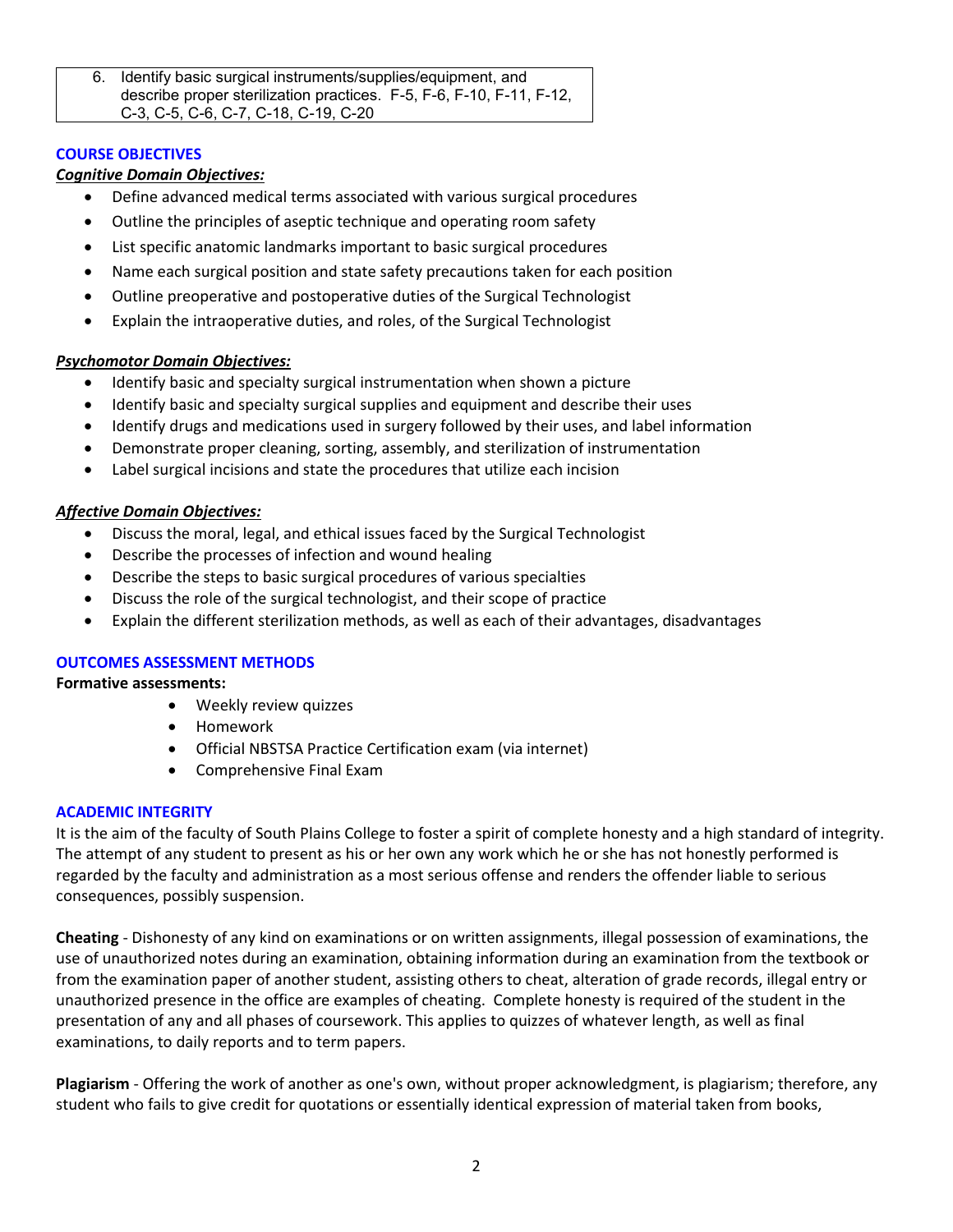encyclopedias, magazines and other reference works, or from themes, reports or other writings of a fellow student, is guilty of plagiarism.

## **EVALUATION METHODS**

Computer-based exams, written exams, written assignments, quizzes, and other projects as assigned.

### **SCANS and FOUNDATION SKILLS**

Refer also to Course Objectives. SCANS and Foundation Skills attached.

## **SPECIFIC COURSE INFORMATION**



Surgical Technology Review: Certification and Professionalism Karen L. Chambers and Valerie Roche, ISBN#978-0-8036-1676-9

### **METHODS OF TEACHING**

- Question and answer
- Power Point live and recorded
- Review questions

### **ATTENDANCE POLICY**

Class attendance is mandatory. Students are allowed three (3) absences and will be administratively withdrawn on the fourth (4th) absence. A tardy is given if the student is not present for the class or lab within the first 5 minutes of the class period. Two (2) tardies equal one (1) absence. If a student misses more than 30 minutes of any class session, an absence will be given for the day.

- **Due to the importance of medical information being taught, the instructor of this course defines excessive absences as missing the upon the 4th class day (or having equivalent tardies) in a course section. A student who meets this criteria will be administratively dropped from the course by the instructor.** 
	- Tardies: (Definition): arriving any time after the class has started or not returning from an approved break after class has started.
	- Two tardies will be considered missing one class day and counted as such.
	- **Work schedule** is **not** an excuse for missing class.
	- Any exceptions to this policy must be discussed on an individual basis with the course instructor and the Surgical Technology Program Director. (i.e. – student hospitalization, immediate family member death, etc.)

Part of receiving credit for the course is that you be here. If you are late or absent for any reason other than severe illness, death, or a severe pressing matter, we reserve the right to mock you for your tardiness.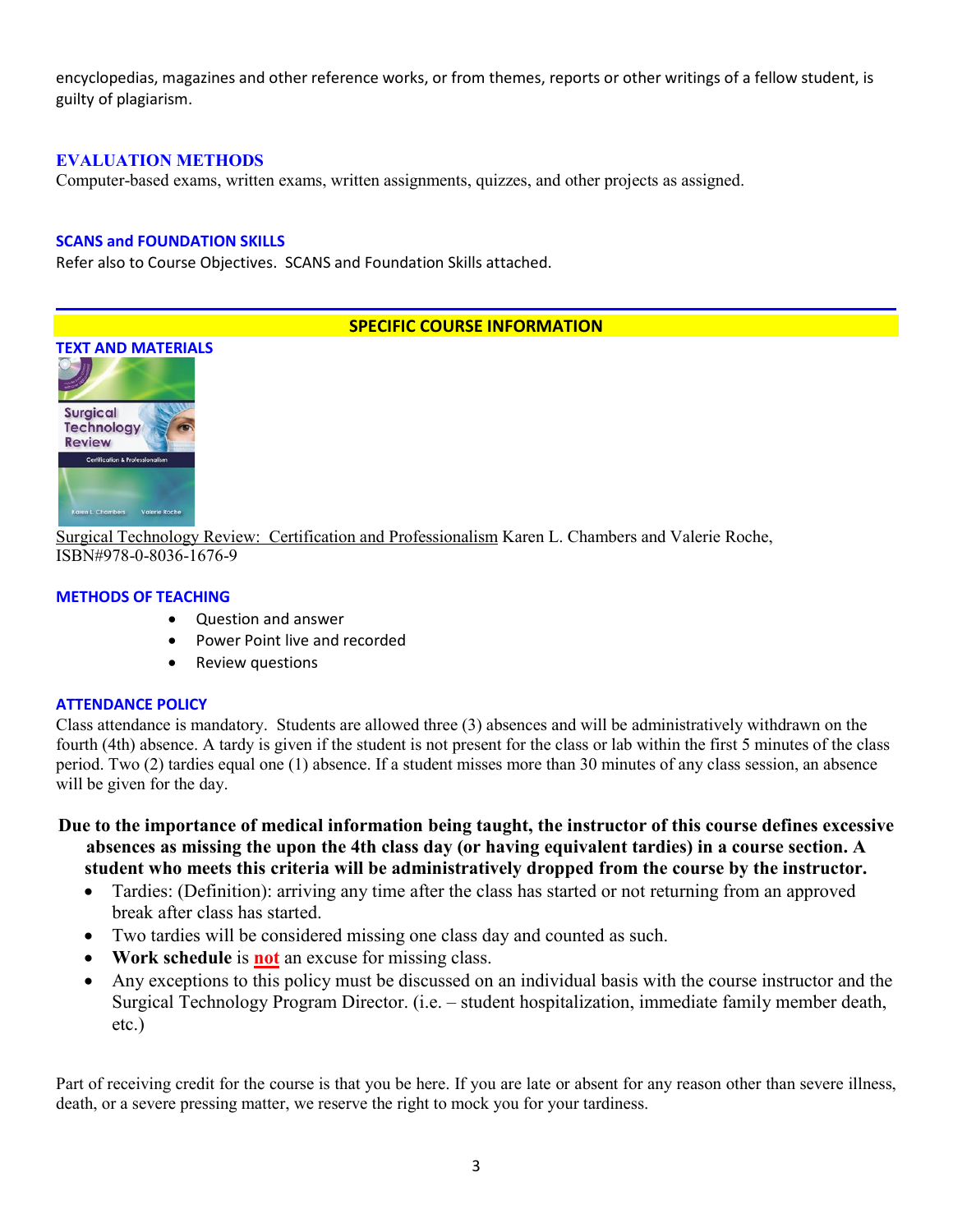Students are expected to attend all classes in order to be successful in a course. The student may be administratively withdrawn from the course when absences become excessive as defined in the course syllabus. When an unavoidable reason for class absence arises, such as illness, an official trip authorized by the college or an official activity, the instructor may permit the student to make up work missed. It is the student's responsibility to complete work missed within a reasonable period of time as determined by the instructor. Students are officially enrolled in all courses for which they pay tuition and fees at the time of registration. Should a student, for any reason, delay in reporting to a class after official enrollment, absences will be attributed to the student from the first class meeting.

Students who enroll in a course but have "Never Attended" by the official census date, as reported by the faculty member, will be administratively dropped by the Office of Admissions and Records. A student who does not meet the attendance requirements of a class as stated in the course syllabus and does not officially withdraw from that course by the official census date of the semester, may be administratively withdrawn from that course and receive a grade of "X" or "F" as determined by the instructor. Instructors are responsible for clearly stating their administrative drop policy in the course syllabus, and it is the student's responsibility to be aware of that policy.

It is the student's responsibility to verify administrative drops for excessive absences through MySPC using his or her student online account. If it is determined that a student is awarded financial aid for a class or classes in which the student never attended or participated, the financial aid award will be adjusted in accordance with the classes in which the student did attend/participate and the student will owe any balance resulting from the adjustment.

#### **ASSIGNMENT AND EXAM POLICY**

No late work will be accepted. Work is considered late after the end of the day of which the assignment is due. Assignments are not to be completed in class or lab; should a student be observed to be working on an assignment unless otherwise instructed, the student will be sent home with an absence for the day.

Make-up exams will not be given. If a student is more than 15 minutes tardy, **or** an exam has already been turned in, the student will not be allowed to begin the exam due to the delay it will cause in instruction. Students are not allowed to leave the room while exams are still being given. All personal business must be taken care of beforehand, or after all exams have been turned in.

**GRADING POLICY -** Grades in this course will be determined using the following criteria:

The course grade will be determined by a combination of major exams, quizzes, homework, and a comprehensive final exam. Exam dates are listed below. The following guidelines are provided regarding exams:

- 1. The student is expected to complete the exam at the scheduled time. Make-up exams will **not** be given.
- 2. Late assignments will not be accepted.
- 3. The didactic final exam is comprehensive.

Exams (6) 50% via blackboard Homework (8) 35% via blackboard Final Exam 15% via blackboard

*Grading Scale 90-100 = A 80-89 = B 75-79 = C Below 75 is failing*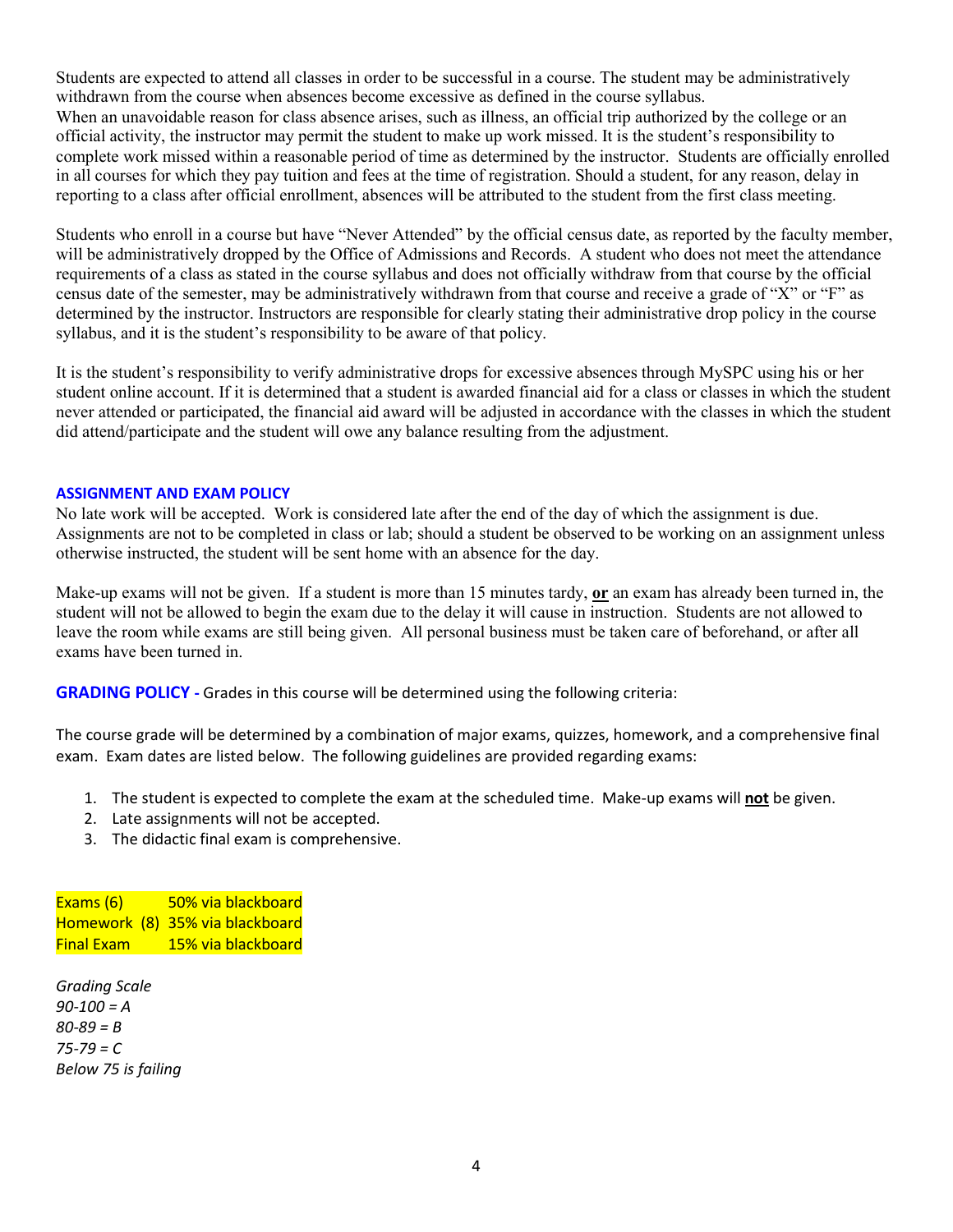### **COMPUTER USAGE**

.

As computer technology in the field of health occupations continues to become more popular, computers will be used in this course for several assignments. All students have access to computers and printers on the South Plains College campus. Students will be expected to utilize computers to access assignments and classroom resources. All registered students are supplied with a working email account from South Plains College. In order to take exams, students must have their user name and password.

# **ALL STUDENTS ARE EXPECTED TO KNOW THEIR SPC STUDENT USER NAME AND PASSWORD.**

#### **COMMUNICATION POLICY**

• Electronic communication between instructor and students in this course will utilize the South Plains College "My SPC" and email systems. I will utilize text messaging and you may communicate with me this way also. The instructor will not initiate communication using private email accounts. Students are encouraged to check SPC email on a regular basis each week of class. Students will also have access to assignments, web-links, handouts, and other vital material which will be delivered via the classroom website. Any student having difficulty accessing the classroom website or their email should immediately contact their instructor for direction. The instructor will work with any student to ensure the student has access to a computer on campus and can obtain the needed class content that is located on the course website.

### **STUDENT CONDUCT**

Rules and regulations relating to the students at South Plains College are made with the view of protecting the best interests of the individual, the general welfare of the entire student body and the educational objectives of the college. As in any segment of society, a college community must be guided by standards that are stringent enough to prevent disorder, yet moderate enough to provide an atmosphere conducive to intellectual and personal development. A high standard of conduct is expected of all students. When a student enrolls at South Plains College, it is assumed that the student accepts the obligations of performance and behavior imposed by the college relevant to its lawful missions, processes and functions. Obedience to the law, respect for properly constituted authority, personal honor, integrity and common sense guide the actions of each member of the college community both in and out of the classroom. Students are subject to federal, state and local laws, as well as South Plains College rules and regulations. A student is not entitled to greater immunities or privileges before the law than those enjoyed by other citizens. Students are subject to such reasonable disciplinary action as the administration of the college may consider appropriate, including suspension and expulsion in appropriate cases for breach of federal, state or local laws, or college rules and regulations. This principle extends to conduct off-campus which is likely to have adverse effects on the college or on the educational process which identifies the offender as an unfit associate for fellow students.

Any student who fails to perform according to expected standards may be asked to withdraw. Rules and regulations regarding student conduct appear in the current Student Guide.

### **SPECIAL REQUIREMENTS**

**Cell Phones** – Cell phones are permitted in class and lab. They MUST be turned to silent. A student whose phone sounds during class, or is observed to be using the phone in any way without permission from the instructor will be sent home for the day with an absence.

# **Dropping a class**

Students should submit a **Student [Initiated](https://forms.office.com/Pages/ResponsePage.aspx?id=ZrGRbWrP6UWeIqAmJdCCqRkmPIpp6AVCixFJfcqITt9UODExTUFXS0JOODhJOTlYM0NEV1kzRk9GMS4u) Drop Form** online**.**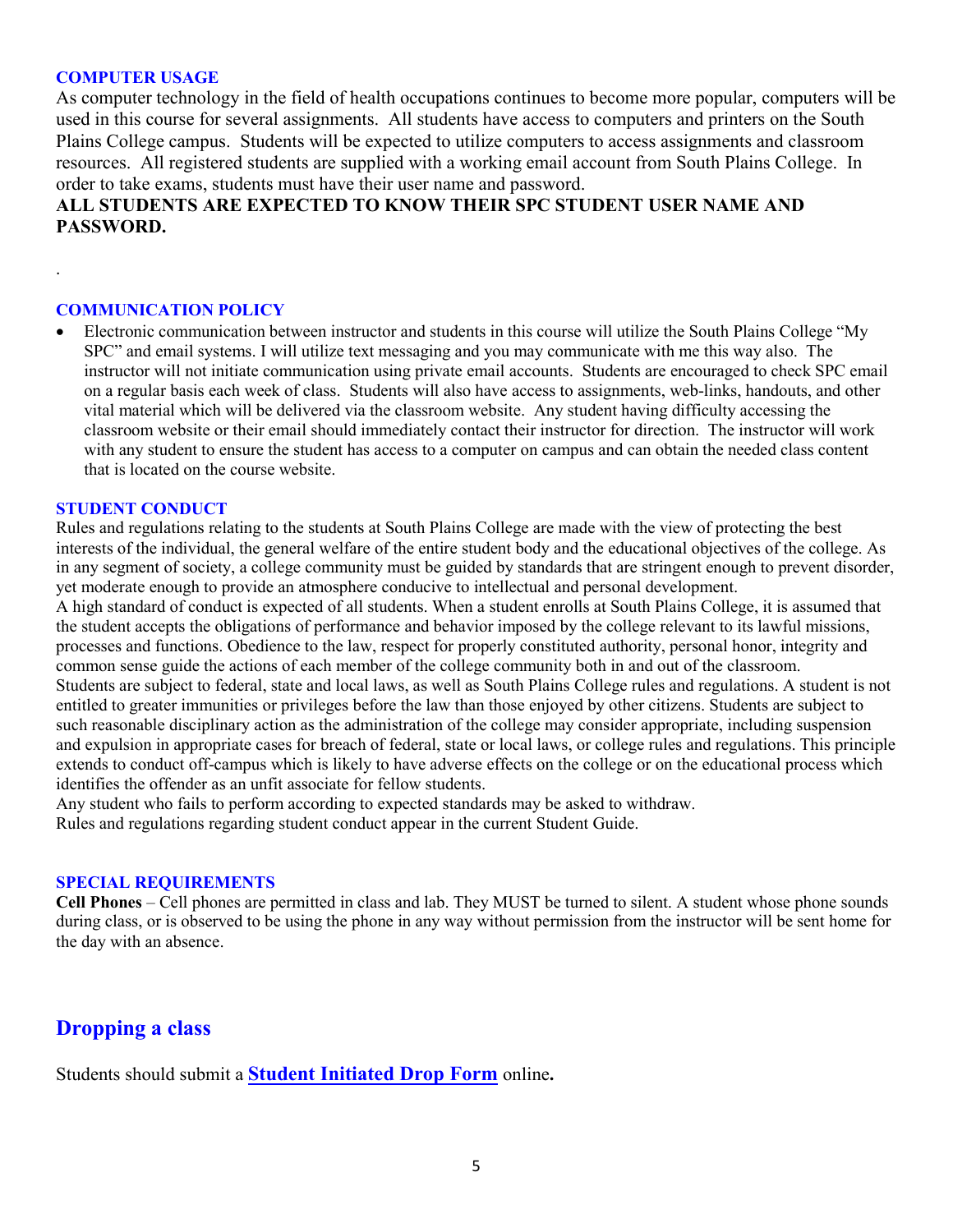**Students will not be required to obtain an instructor signature to drop**, however, we do encourage students to communicate with instructors or advisors prior to dropping a course when they are able. **There will be no charge for drops for the fall or spring semesters**.

# **Withdrawing from all classes**

If a student wishes to withdraw from all courses, they should initiate that process with the Advising Office. They can schedule an appointment with an advisor by visiting [http://www.southplainscollege.edu/admission](http://www.southplainscollege.edu/admission-aid/advising/spcadvisors.php)[aid/advising/spcadvisors.php](http://www.southplainscollege.edu/admission-aid/advising/spcadvisors.php) or by calling 806-716-2366.

## **Schedule Change (after late registration and before census date)**

To make a schedule change after late registration (August 28) and before the census date (September 9), students should submit a **[Schedule](https://forms.office.com/Pages/ResponsePage.aspx?id=ZrGRbWrP6UWeIqAmJdCCqRkmPIpp6AVCixFJfcqITt9UODIyTkRZSkFHVDNSVFRFV0g0T0tVWVAwRi4u) Change Form.**

After late registration, adding a class requires instructor approval. If a student is requesting to be added to one of your courses and you approve, please email [registrar@southplainscollege.edu](mailto:registrar@southplainscollege.edu) with your approval. This can take the place of signature on the Schedule Change Form that we have required in the past.

For additional information regarding schedule changes, drops and withdrawals, [click](http://www.southplainscollege.edu/admission-aid/apply/schedulechanges.php) here.

# **SPECIAL REQUIREMENTS (\*Read Carefully)**

- Students must present the signature page acknowledging that the student has read and understands the content of syllabus, program and clinical handbook, grievance policy, and appeals process.
- **These signature pages are due by Thursday of the first week of classes.**
- **Cell Phones** Cell phones are to be turned OFF or silenced during scheduled class periods. **Text messaging is not allowed during scheduled class/lab times.** Cell phones are to be used outside the classroom or lab only on designated breaks. Students are not allowed to have cell phones on their person during exams.

# **ACCOMMODATIONS**

# **STATEMENT**

In this class, the teacher will establish and support an environment that values and nurtures individual and group differences and encourages engagement and interaction. Understanding and respecting multiple experiences and perspectives will serve to challenge and stimulate all of us to learn about others, about the larger world and about ourselves. By promoting diversity and intellectual exchange, we will not only mirror society as it is, but also model society as it should and can be.

# **DIVERSITY STATEMENT**

In this class, the teacher will establish and support an environment that values and nurtures individual and group differences and encourages engagement and interaction. Understanding and respecting multiple experiences and perspectives will serve to challenge and stimulate all of us to learn about others, about the larger world and about ourselves. By promoting diversity and intellectual exchange, we will not only mirror society as it is, but also model society as it should and can be.

### **DISABILITIES STATEMENT**

Students with disabilities, including but not limited to physical, psychiatric, or learning disabilities, who wish to request accommodations in this class should notify the Disability Services Office early in the semester so that the appropriate arrangements may be made. In accordance with federal law, a student requesting accommodations must provide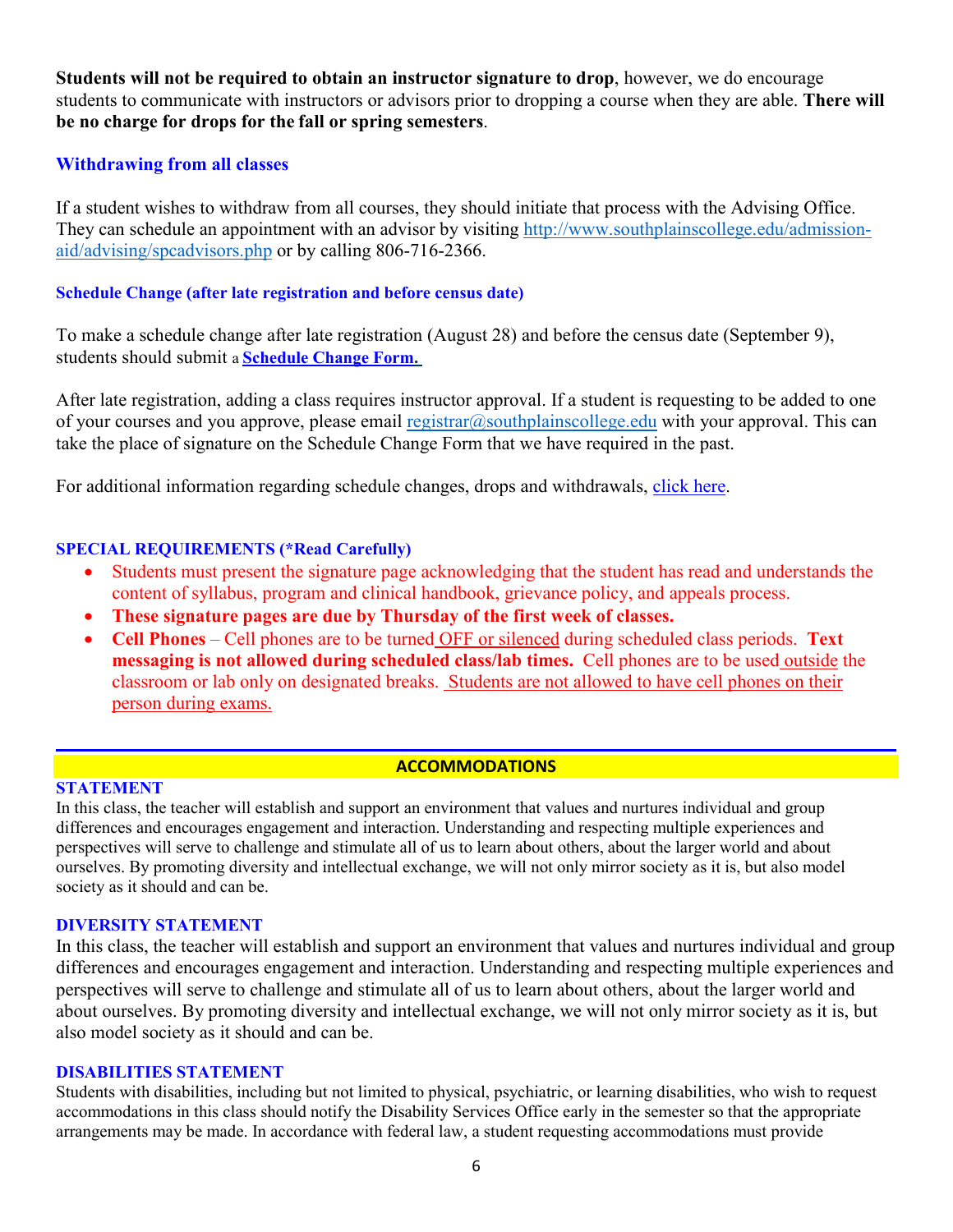acceptable documentation of his/her disability to the Disability Services Office. For more information, call or visit the Disability Services Office at Levelland Student Health & Wellness Center 806-716-2577, Reese Center (also covers ATC) Building 8: 806-716-4675, Plainview Center Main Office: 806-716-4302 or 806-296-9611, or the Health and Wellness main number at 806-716-2529.

# **4.1.1.3 Non-Discrimination Statement**

South Plains College does not discriminate on the basis of race, color, national origin, sex, disability or age in its programs and activities. The following person has been designated to handle inquiries regarding the non-discrimination policies: Vice President for Student Affairs, South Plains College, 1401 College Avenue, Box 5, Levelland, TX 79336. Phone number 806-716-2360.

### **4.1.1.4 Title IX Pregnancy Accommodations Statement**

If you are pregnant, or have given birth within six months, Under Title IX you have a right to reasonable accommodations to help continue your education. To [activate](http://www.southplainscollege.edu/employees/manualshandbooks/facultyhandbook/sec4.php) accommodations you must submit a Title IX pregnancy accommodations request, along with specific medical documentation, to the Director of Health and Wellness. Once approved, notification will be sent to the student and instructors. It is the student's responsibility to work with the instructor to arrange accommodations. Contact the Director of Health and Wellness at 806-716-2362 or [email](http://www.southplainscollege.edu/employees/manualshandbooks/facultyhandbook/sec4.php) [cgilster@southplainscollege.edu](mailto:cgilster@southplainscollege.edu) for assistance.

## **4.1.1.5 - Campus [Concealed Carry](http://www.southplainscollege.edu/employees/manualshandbooks/facultyhandbook/sec4.php) Statement**

Texas Senate Bill - 11 (Government Code 411.2031, et al.) authorizes the carrying of a concealed handgun in South Plains College buildings only by persons who have been issued and are in possession of a Texas License to Carry a Handgun. Qualified law enforcement officers or those who are otherwise authorized to carry a concealed handgun in the State of Texas are also permitted to do so. Pursuant to Penal Code (PC) 46.035 and South Plains College policy, license holders may not carry a concealed handgun in restricted locations. For a list of locations and Frequently Asked Questions, please refer to the Campus Carry page at: <http://www.southplainscollege.edu/campuscarry.php>

Pursuant to PC 46.035, the open carrying of handguns is prohibited on all South Plains College campuses. Report violations to the College Police Department at 806-716-2396 or 9-1-1.

# **FOUNDATION SKILLS**

# **BASIC SKILLS–Reads, Writes, Performs Arithmetic and Mathematical Operations, Listens and Speaks**

F-1 Reading–locates, understands, and interprets written information in prose and in documents such as manuals, graphs, and schedules.

F-2 Writing–communicates thoughts, ideas, information and messages in writing and creates documents such as letters, directions, manuals, reports, graphs, and flow charts.

F-3 Arithmetic–performs basic computations; uses basic numerical concepts such as whole numbers, etc.

F-4 Mathematics–approaches practical problems by choosing appropriately from a variety of mathematical techniques.

F-5 Listening–receives, attends to, interprets, and responds to verbal messages and other cues.

F-6 Speaking–organizes ideas and communicates orally.

# **THINKING SKILLS–Thinks Creatively, Makes Decisions, Solves Problems, Visualizes and Knows How to Learn and Reason**

F-7 Creative Thinking–generates new ideas.

F-8 Decision-Making–specifies goals and constraints, generates alternatives, considers risks, evaluates and chooses best alternative.

F-9 Problem Solving–recognizes problems, devises and implements plan of action.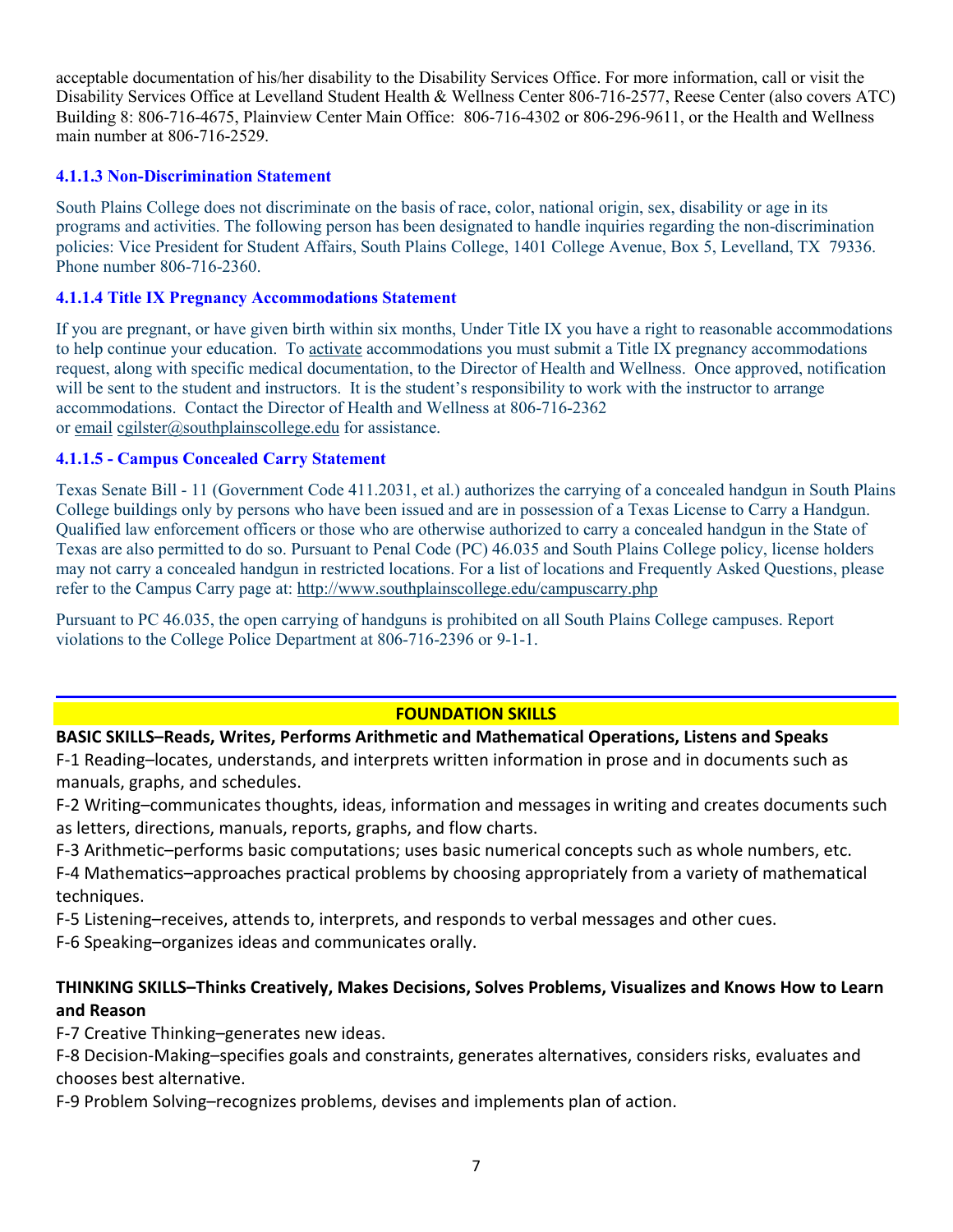F-10 Seeing Things in the Mind's Eye–organizes and processes symbols, pictures, graphs, objects, and other information.

F-11 Knowing How to Learn–uses efficient learning techniques to acquire and apply new knowledge and skills.

F-12 Reasoning–discovers a rule or principle underlying the relationship between two or more objects and applies it when solving a problem.

# **PERSONAL QUALITIES–Displays Responsibility, Self-Esteem, Sociability, Self-Management, Integrity and Honesty**

F-13 Responsibility–exerts a high level of effort and perseveres towards goal attainment.

F-14 Self-Esteem–believes in own self-worth and maintains a positive view of self.

F-15 Sociability–demonstrates understanding, friendliness, adaptability, empathy and politeness in group settings.

F-16 Self-Management–assesses self accurately, sets personal goals, monitors progress and exhibits selfcontrol.

F-17 Integrity/Honesty–chooses ethical courses of action.

# **SCANS COMPETENCIES**

C-1 **TIME** - Selects goal - relevant activities, ranks them, allocates time, prepares and follows schedules. C-2 **MONEY** - Uses or prepares budgets, makes forecasts, keeps records and makes adjustments to meet objectives.

C-3 **MATERIALS AND FACILITIES** - Acquires, stores, allocates, and uses materials or space efficiently. C-4 **HUMAN RESOURCES** - Assesses skills and distributes work accordingly, evaluates performances and provides feedback.

# **INFORMATION - Acquires and Uses Information**

C-5 Acquires and evaluates information.

- C-6 Organizes and maintains information.
- C-7 Interprets and communicates information.

C-8 Uses computers to process information.

# **INTERPERSONAL–Works With Others**

C-9 Participates as members of a team and contributes to group effort.

C-10 Teaches others new skills.

C-11 Serves Clients/Customers–works to satisfy customer's expectations.

C-12 Exercises Leadership–communicates ideas to justify position, persuades and convinces others, responsibly challenges existing procedures and policies.

C-13 Negotiates-works toward agreements involving exchanges of resources; resolves divergent interests.

C-14 Works With Diversity–works well with men and women from diverse backgrounds.

# **SYSTEMS–Understands Complex Interrelationships**

C-15 Understands Systems–knows how social, organizational, and technological systems work and operates effectively with them.

C-16 Monitors and Corrects Performance–distinguishes trends, predicts impacts on system operations, diagnoses systems performance and corrects malfunctions.

C-17 Improves or Designs Systems–suggests modifications to existing systems and develops new or alternative systems to improve performance.

# **TECHNOLOGY–Works with a Variety of Technologies**

C-18 Selects Technology–chooses procedures, tools, or equipment, including computers and related technologies.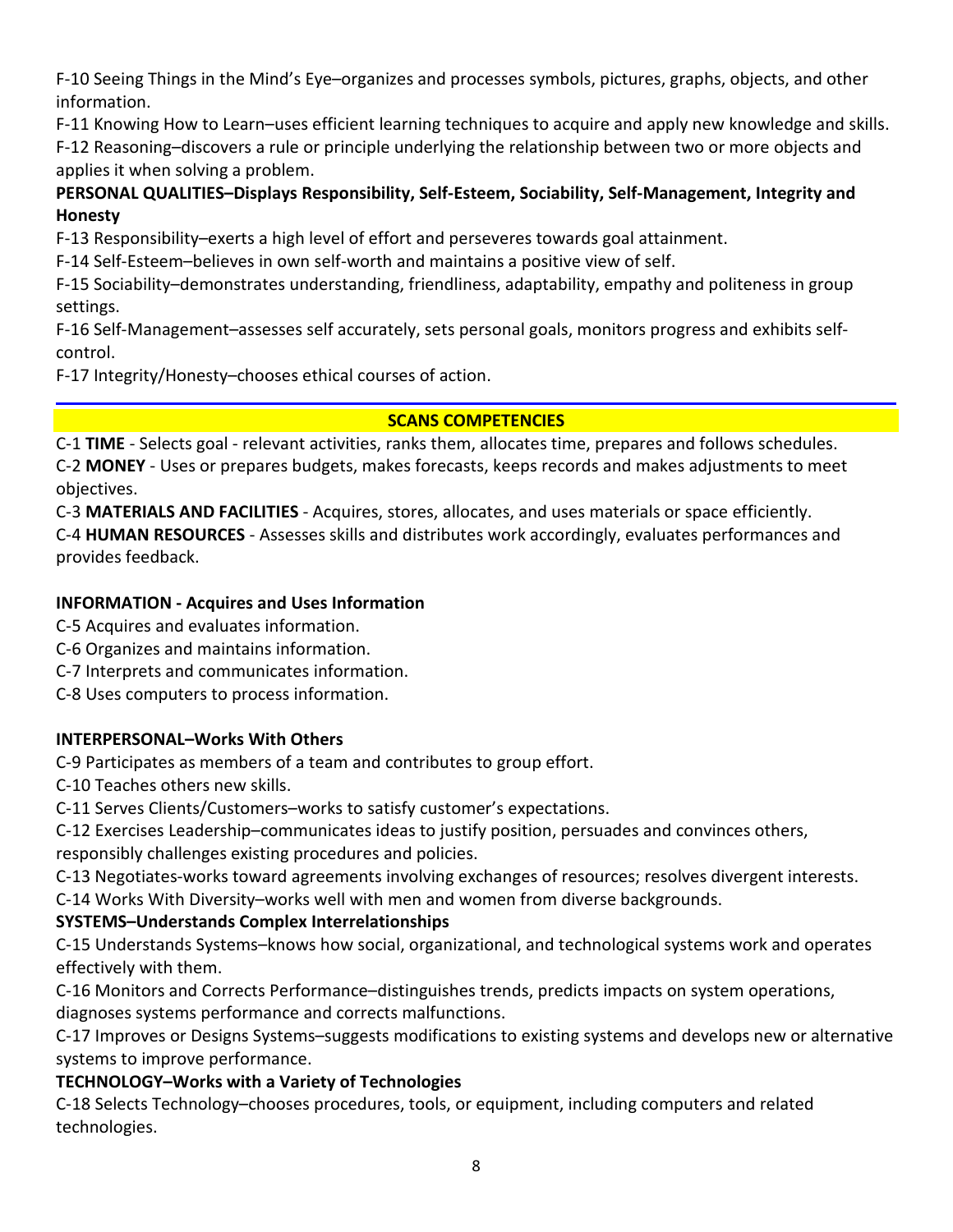C-19 Applies Technology to Task–understands overall intent and proper procedures for setup and operation of equipment.

C-20 Maintains and Troubleshoots Equipment–prevents, identifies, or solves problems with equipment, including computers and other technologies.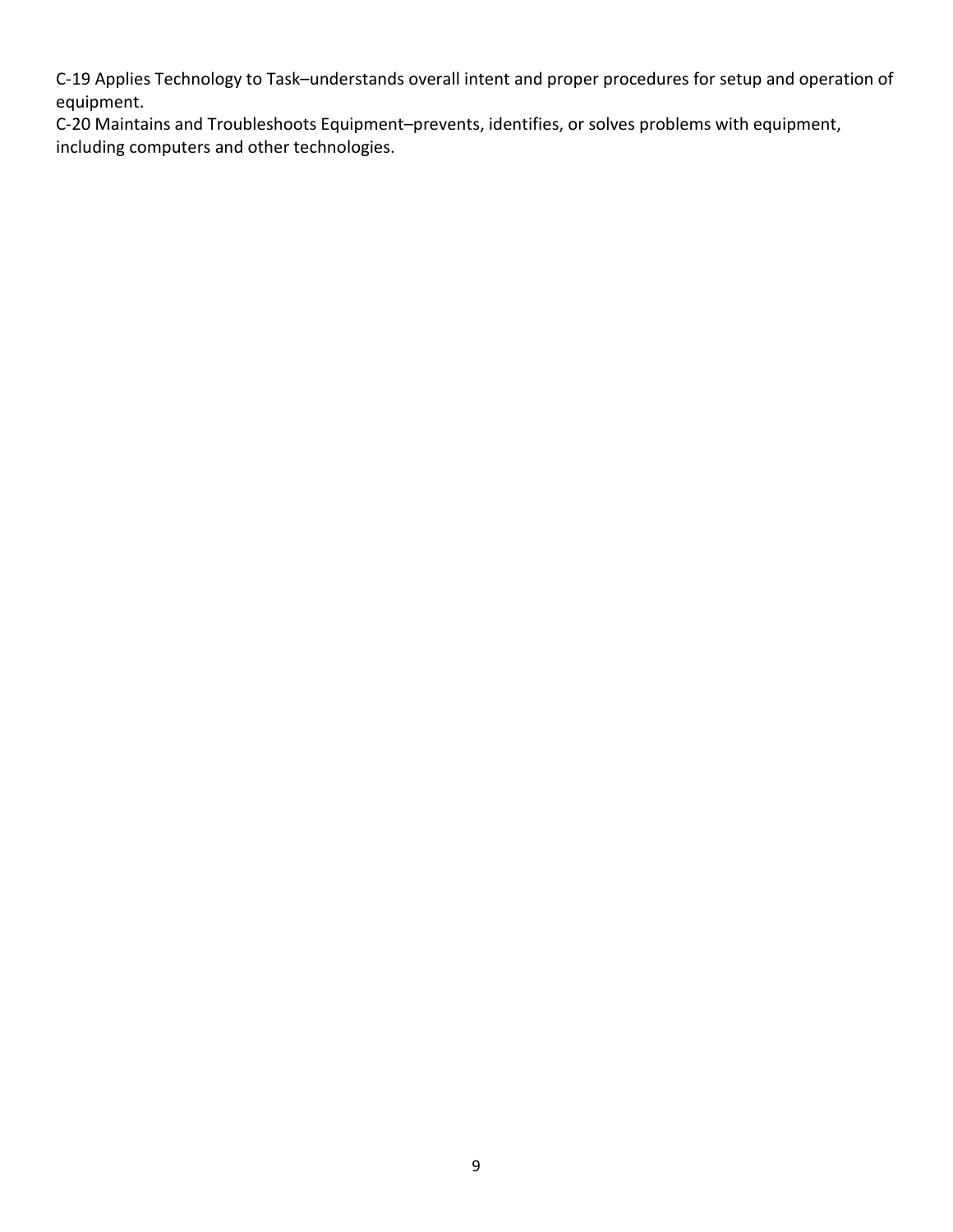## **COURSE OUTLINE**

| <b>Friday 9/3/2021 (IN CLASS)</b>                                                          | Study habits and test taking tips<br><b>Medical Terminology (Chapter2)</b><br><b>Terms</b><br>Prefixes, suffixes, root words<br><b>Abbreviations</b>         |
|--------------------------------------------------------------------------------------------|--------------------------------------------------------------------------------------------------------------------------------------------------------------|
| Friday $9/10/2021$ (IN CLASS)                                                              | <b>PRE-TEST</b><br><b>(NBSTSA Practice CST Exam computer lab 8:30)</b><br>PHARMACOLOGY HOMEWORK DUE SUNDAY 9/12                                              |
| <b>Friday 9/17/2021</b><br><b>ONLINE FOR LECTURE AND QUIZ</b><br><b>NO INCLASS MEETING</b> | <b>QUIZ - Medical Terminology/Pharmacology</b><br>Microbiology and Wound Healing (Chapter 3/5)<br><b>Sterilization Methods</b>                               |
| <b>Friday 9/24/2021</b><br><b>IN CLASS QUIZ</b>                                            | <b>HOMEWORK PRACTICE EXAM 1 DUE SUNDAY 9/19</b><br><b>QUIZ</b> – Microbiology, Wound Healing, Sterilization<br><b>Cardiothoracic Surgery (Chapter 15/16)</b> |
|                                                                                            | <b>MICROBIOLOGY HOMEWORK DUE SUNDAY 9/26</b>                                                                                                                 |

**Friday 10/8/2021** ONLINE ONLY

**10/15/2021 NO CLASS FALL BREAK**

**Friday 10/01/2021 QUIZ – Cardiothoracic and Vascular Surgery General Surgery Procedures (Chapter 8)** *HOMEWORK PRACTICE EXAM 2 DUE SUNDAY 10/3*

**OBGYN Procedures (Chapter 9)**

**Friday 10/22/2021 QUIZ- General/OBGYN**<br> **N CLASS QUIZ General Genitourinary Surgery** 

*INSTRUMENTATION HOMEWORK DUE SUNDAY 10/24*

*HOMEWORK PRACTICE EXAM 3 DUE SUNDAY 10/24*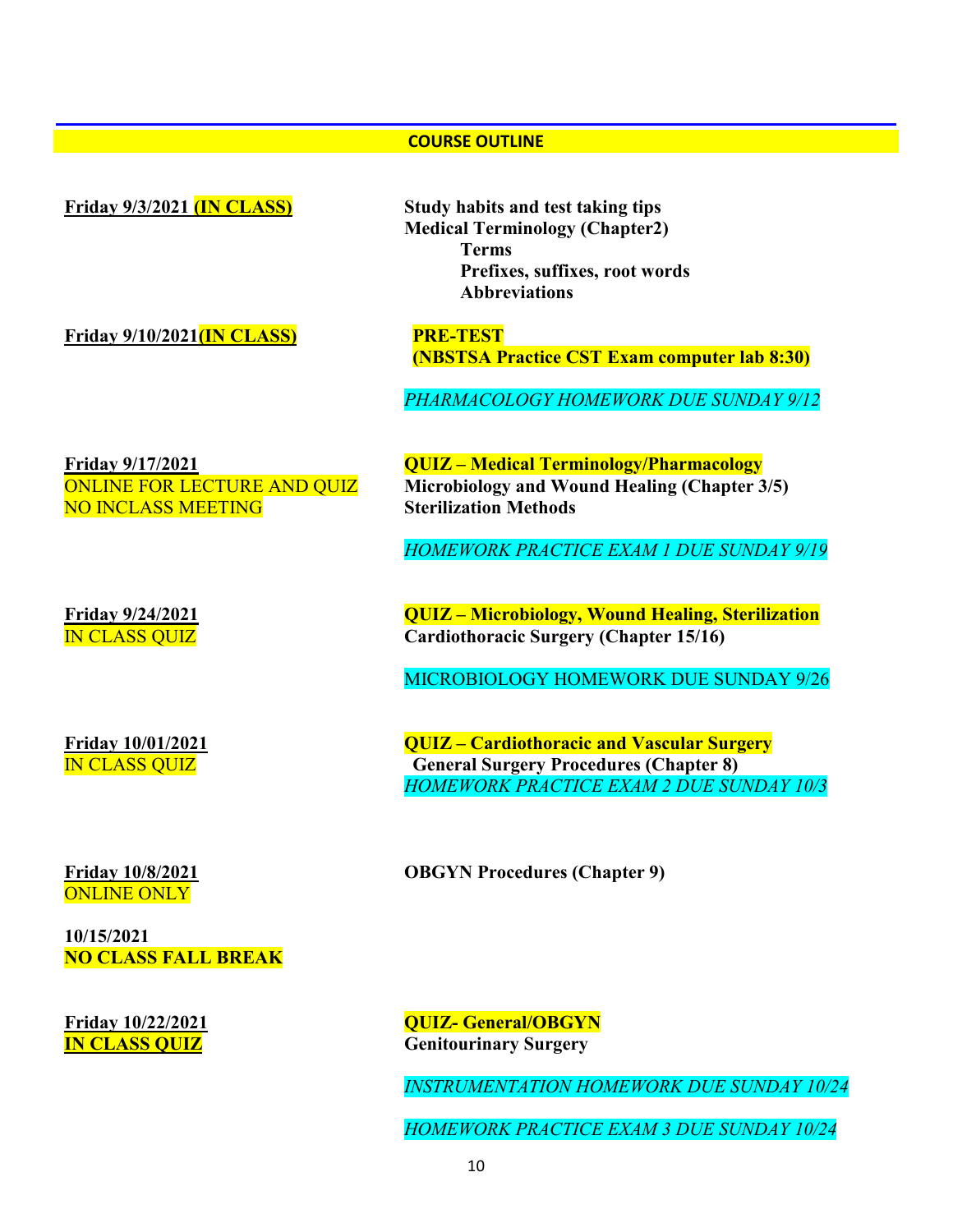**Friday 10/29/2021** NO CLASS QUIZ ONLINE **QUIZ- GU Eye and ENT Surgery Plastic Surgery**

*HOMEWORK PRACTICE EXAM 4 DUE SUNDAY 11/1*

**Friday 11/05/2021** ONLINE ONLY

**Friday 11/12/2021** ONLINE ONLY

**Friday 11/26/20** 

**FINAL WEEK** 

**Friday 12/03/2021 IN CLASS QUIZ**

**Wednesday 12/8/2021** 

**Pinning Ceremony** 

**QUIZ EYES/ENT Orthopedic Surgery (Chapter 14)**

*Neuro (Chapter 17) HOMEWORK PRACTICE EXAM 5 DUE SUNDAY 11/14*

**Friday 11/19/2021** Test Othro/Neuro IN CLASS QUIZ ORTHO HOMEWORK DUE SUNDAY 11/21

> **No class. Sleep in, shop, do whatever you like to do for black Friday……Just don't get COVID!!!!!!**

**We will be in class November 29, 30, and December 1st for comprehensive reviews.** 

**Final exam**

# **CERTIFICATION EXAM TESTING CENTER Room 823**

As the COVID cases spike again, we are tentatively planning on our ceremony on December 10<sup>th</sup>. We are hoping to have the ceremony open to families, however cannot guarantee we will be allowed to have that large of a gathering. If this is the case, we will record our ceremony for online viewing for your families.